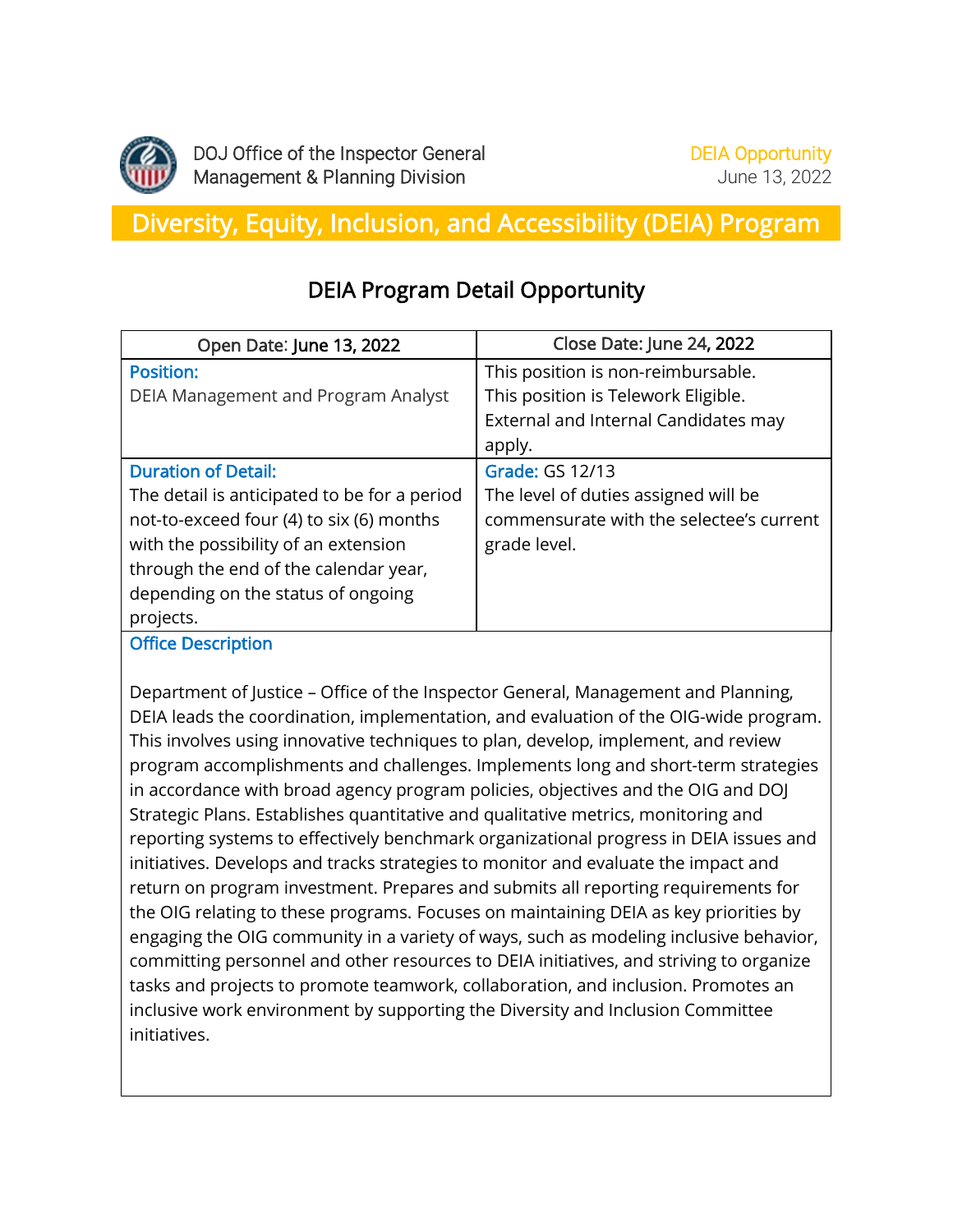#### **Responsibilities**

The following OIG-wide duties are included in this position:

- Assist with management and strategic planning, review OIG program goals, objectives, and implement appropriate modifications to align human capital plans for development and implementing a new strategic plan for DEIA.
- Assist with DEIA subcommittees meetings, projects, and events to meet its objectives; and to encourage participation and collaboration
- Design, develop, coordinate, and implement a plan of action and milestone for accountability and tracking.
- Partner with the Office of Training and Development and Human Resources to consult with OIG-wide customers on organizational DEIA needs and implement appropriate solutions.
- Assist with reviewing workforce data analysis, evaluates surveys, and other management advisory techniques to identify, define, and resolve or reduce barriers to DEIA within the OIG.
- Assist with facilitating workshops, focus groups, and teambuilding sessions both virtually and face to face.
- Research strategies and initiatives that will help create and support an OIG-wide learning culture for DEIA.

### Core Skills and Abilities

- Experience at the GS 12 level or above managing data, strategic planning and evaluates results of surveys, issues, and deficiencies and makes recommendations on corrections for short and long-term improvement of organizational programs or policies
- Experience at the GS 12 level or above designing, preparing, and delivering reports or recommendations to address key issues and initiatives
- Experience analyzing, designing, developing, implementing, and evaluating program effectiveness
- Ability to communicate orally and in writing to convey complex, technical information, analyses, findings, and recommendations to various audiences
- Excellent analytical, problem-solving, collaborative, customer service, and liaison skills

### **Location**

Due to current circumstances, the location will be remote but may change depending on DOJ guidance.